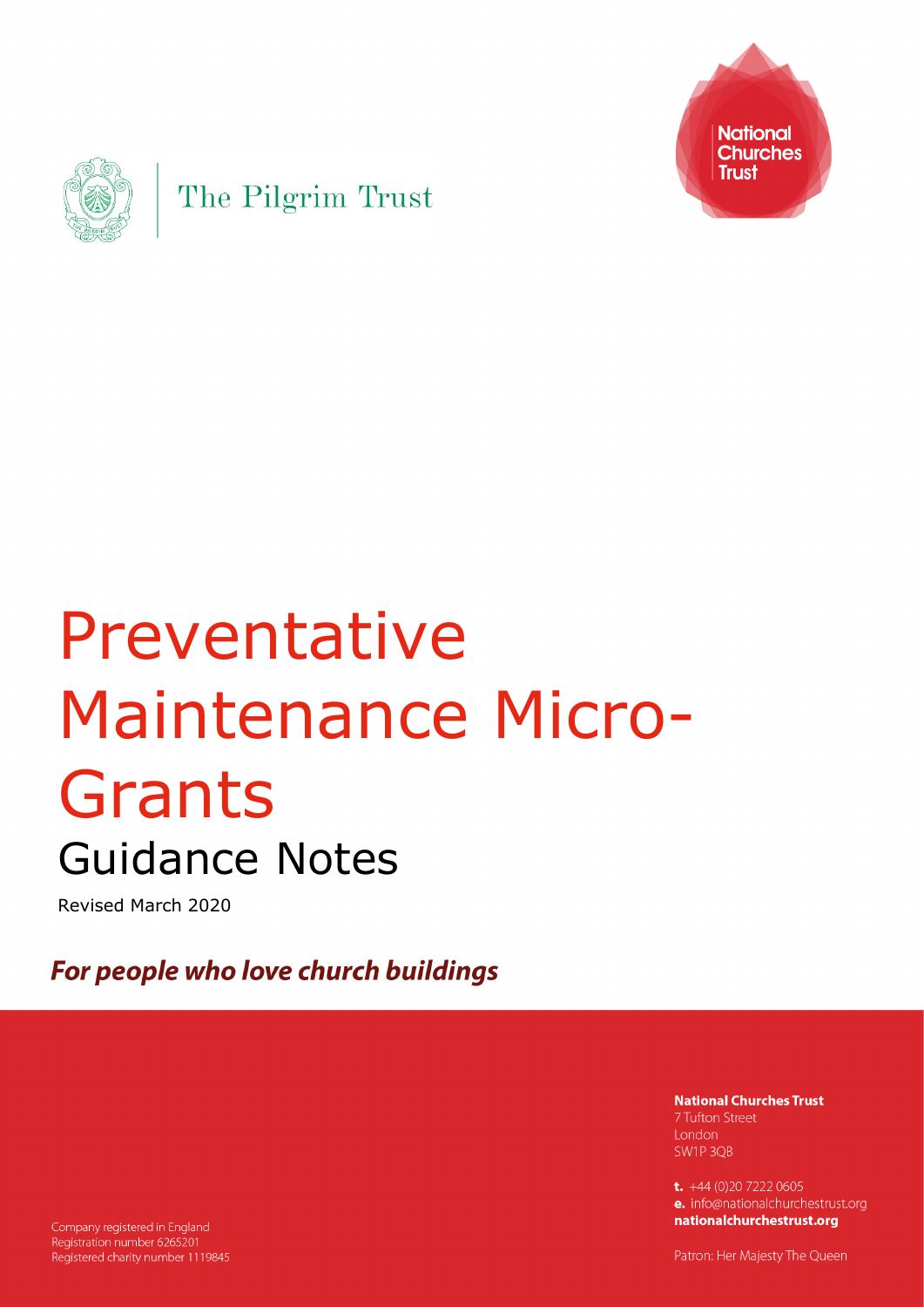The National Churches Trust is the national charity dedicated to supporting and promoting places of worship of historic, architectural and community value used by Christian denominations throughout the UK through advice, support and funding.

The National Churches Trust aims:

- o To help **maintain** the UK's heritage of church buildings and to **enhance** their ability to serve local communities
- o To **promote** the benefit to communities of church buildings and to **inspire** everyone to value and enjoy them

## Preventative Maintenance Micro-Grants

'MaintenanceBooker' [www.maintenancebooker.org.uk](http://www.maintenancebooker.org.uk/) is a new website allowing churches to book maintenance services including gutter clearances online. Investing in regular maintenance work to your building now can significantly reduce your longer term costs. Thanks to the support of The Pilgrim Trust, we are able to award Micro-Grants of 50% of the cost of a place of worship's maintenance service (excl. VAT), booked through MaintenanceBooker. The grants are intended to help extend the life of church buildings, and to promote positive culture change in churches.

**The cost of the work must not exceed £1,000 (excl VAT). Please see our [Foundation](https://www.nationalchurchestrust.org/foundationgrants) Grant [Programme](https://www.nationalchurchestrust.org/foundationgrants) for projects with a total cost of over £1,000.** 

**Grants of 50% of the cost of a MaintenanceBooker service (excl. VAT) up to a maximum grant of £500.**

# **Eligibility**

Works must be for the church building directly, be booked via [MaintenanceBooker](https://www.maintenancebooker.org.uk/) and cost less than £1,000 excluding VAT. Tree surveys and tree surgery, or works to detached buildings or within the churchyard, are **not** eligible for funding.

The National Churches Trust accepts applications from listed and unlisted churches, chapels and meeting houses of any age, as long as they are open for regular public worship and are located within an area covered by MaintenanceBooker services (not currently Scotland or Northern Ireland).

Applications for the Preventative Maintenance Grant can be made once all possible MaintenanceBooker supplier quotes have been received. This will be a minimum of 14 days after the initial request for quotes has been submitted on the MaintenanceBooker system.

Applicants must be the owners or have the right to carry out the work. We will not consider applications from buildings that have been converted into places of worship, e.g. shops, offices or houses. We do not currently offer grants to chapels within hospitals, hospices, schools or prisons or other such institutions.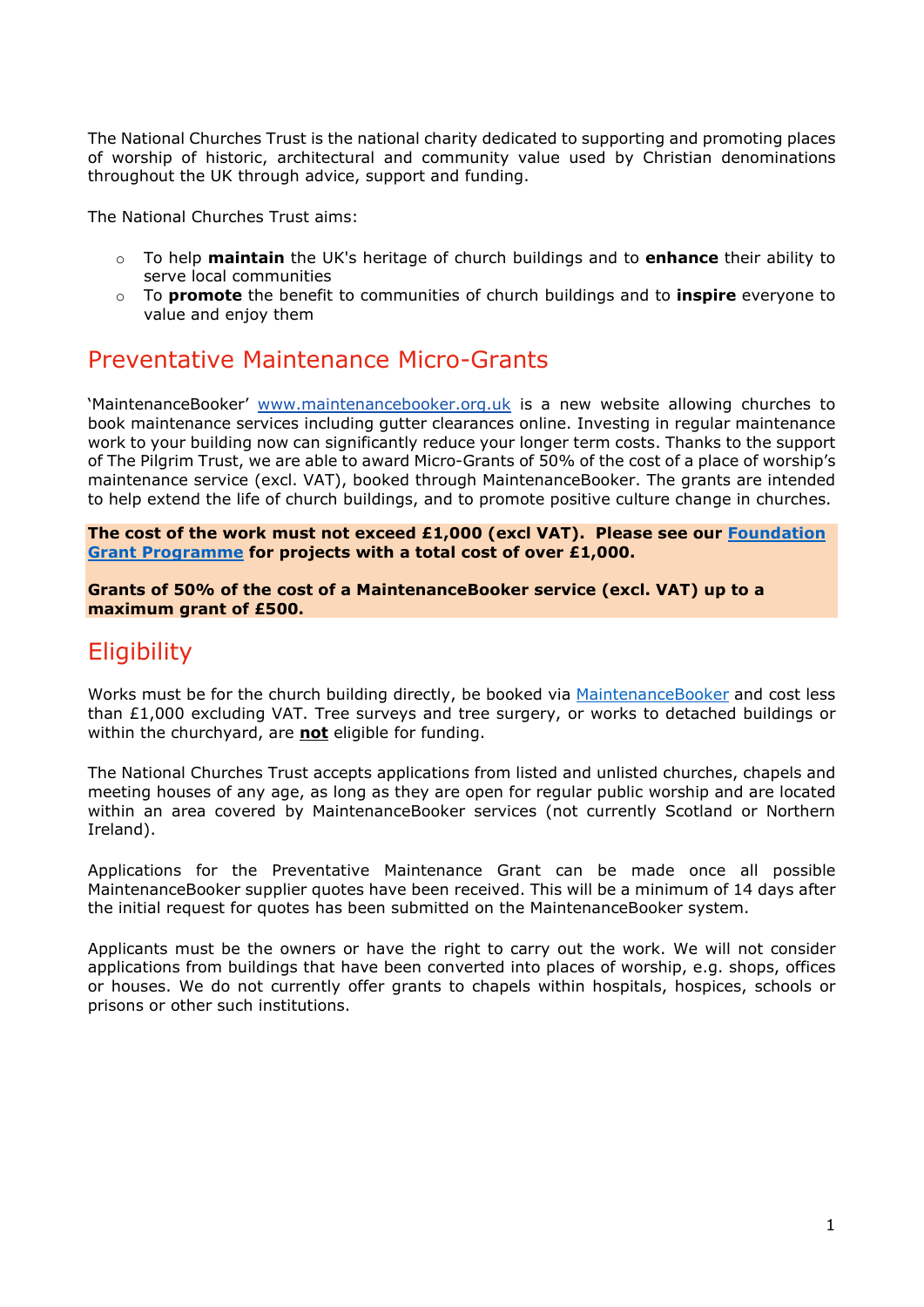## To be ELIGIBLE to apply, you must be able to answer YES to the following:

…Is the building a Christian place of worship (but not a Cathedral)? And do you own the building or have the right to carry out the work?

…Was the building originally built as a place of worship and is it open for regular public worship?

…Is the building open for at least 100 days a year beyond worship use?

…Have you received quotes for a maintenance service requested via the MaintenanceBooker website [www.maintenancebooker.org.uk?](http://www.maintenancebooker.org.uk/)

… Have you got funds in place to complete the shortfall?

## Assessment Criteria and Priorities

We will prioritise churches booking their first service through MaintenanceBooker. We will also prioritise churches with small congregations or in disadvantaged areas. We are keen to see evidence of a commitment to future maintenance practices.

The assessors will consider the following:

- Current condition of the fabric,
- If there is a financial case for support i.e. whether you can afford the service without our grant,
- Other factors that impact on your need for support e.g. access restrictions, age of volunteers, small congregation,
- How you will maintain your building in the future.

We may also invite feedback from Diocesan Advisory Committees (DACs) and / or Archdeacons (or equivalent in other denominations) to confirm that the applicant church has identifiable need for the funding.

## Application Process and Online Application Form

Applications can be made at any time (subject to funding availability) once all possible MaintenanceBooker supplier quotes have been received. This will be a minimum of 14 days after the initial request for quotes has been submitted on the MaintenanceBooker system. This must be **before** work is booked or carried out. Applications will be considered on a rolling basis. We aim to notify applicants of our decision within 4 weeks of applying. The grants cannot be used to fund work outside of MaintenanceBooker – the service must have been booked via our online website 'MaintenanceBooker' and carried out by one of the approved MaintenanceBooker contractors.

Please complete the online application form [HERE.](https://applications.nationalchurchestrust.org/micro/) You will need to register your email address and a password on the portal, in order to use the form. Please keep your log-in details safe.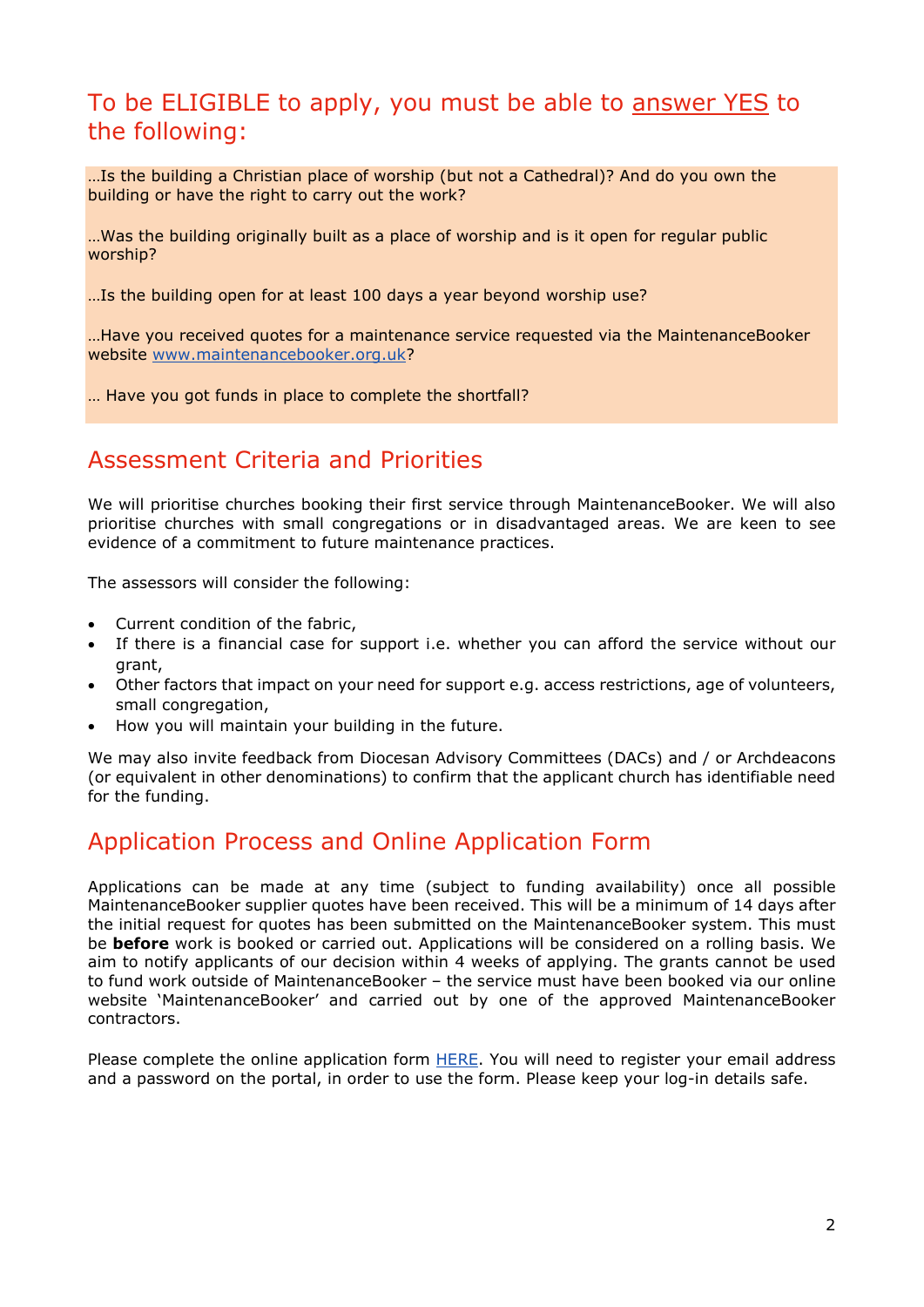After registering to use the form, applicants must first complete an **eligibility test** (see above) – please ensure you answer the questions accurately to avoid disappointment later. If you are eligible you can then proceed to the main pages of the **application form** (see instructions below). We cannot accept paper applications but questions can be viewed in advance, [HERE.](https://applications.nationalchurchestrust.org/micro/ola1allq.pl)

The form is split into several sections:

- **Church Details** address details, listing, denomination
- **Your Project**  costs, impacts**,** why you need financial support
- **Contact details**  details for main contact
- **Supporting Documents** (see below)

To complete the online form, work through each page answering every question as best you can. The form can be saved (click 'Exit (Autosave)') and returned to at any time via the link on the website and by logging back in with your registration details (make sure you have selected the link to the correct grant programme). We will only see your application once you have clicked on 'Complete'. You can print the form at any time by selecting 'View' (and not 'Continue') when you log-in to the application form and then selecting 'Print'.

You will find additional help and guidance within the online form as you complete it. **Help** is available wherever you see a question mark **(?)** by left clicking on the symbol to open a help screen. **Questions marked \*** are mandatory and all applicants should complete these, if you have nothing to enter write 'none' or 'NA'. Mandatory questions must be completed in order to proceed to the next pages. If you have no information to enter into a box, and it is not mandatory, you can leave it blank and continue to the next question.

Word count limits are approximate and are stated alongside relevant boxes in the form. Some spaces are limited so brief notes are encouraged. Where figures are required, these must be rounded up to the nearest whole number and should not include a  $E$  sign or punctuation. Where web addresses are included in the additional information text you will need to copy and paste these into a web browser.

#### **Supporting documents**

You will be asked to upload supporting documents on the final page. Please ensure you send us all of the documentation we require using these links, or if you can't supply supporting documents now, you can email them to us **within 5 working days** of submitting your online form to **[grants@nationalchurchestrust.org.](mailto:grants@nationalchurchestrust.org)** Please ensure that the name of the church and grant programme is referenced in the title bar. Failure to supply these documents with the application will result in the grant request being denied.

You will need to attach:

- Latest set of signed audited or independently examined annual **accounts**,
- A recent general exterior **photograph** of the building (high resolution jpeg),
- A copy of **2 quotes** obtained via MaintenanceBooker, identifying which is the preferred quote (see below for further instruction)
- A copy of a **pay-in slip** for the Place of Worship's bank account showing account name, number and sort code.

To upload documents into section 4 of the form, select "**browse**" to find the file, select it and click "**open**'', then select "**upload**". Only one document can be uploaded per box. Before uploading check the titles of the documents, keep these as short as possible and without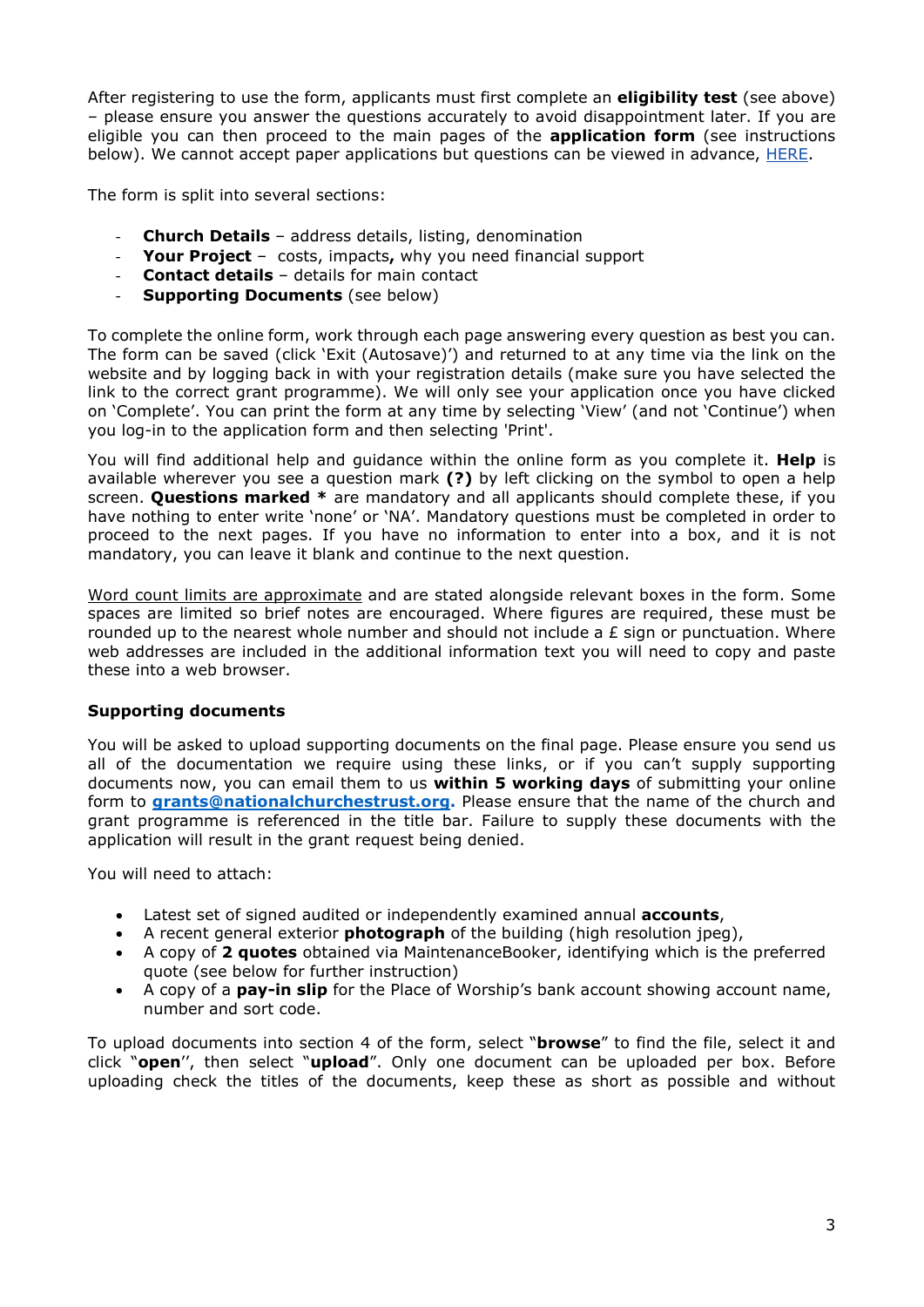punctuation. There is a maximum file size of 5MB for each document (though more compact documents are appreciated!).

#### **Extracting your quotes from MaintenanceBooker**

Suppliers will upload their quotes to MaintenanceBooker as a document, which can be downloaded onto your own computer. You will then be able to upload the quotes to our application form.

Furthermore, please indicate to us which is the preferred quote. If 14 days has lapsed and only 1 quote has been received, please send that to us. Priority will be given to applications with 2 quotes but we will consider the information sent to us.

#### **Submitting**

Once you are ready to submit your application, select "**Review & Submit**" at the bottom of the final page. This will produce a summary of your answers for you to check. Choose "**Revise**" at the bottom of the page if you wish to edit any text. Follow the same procedure again, clicking "**Next**" to proceed through the pages, then "**Review & Submit**" again. Once satisfied, select "**Complete**". You will receive a copy of your application by email along with a reference number. Only at this stage will we know about, or be able to view, your application. Once it is submitted you can-not re-edit the form and we cannot return it to you. If you do need to notify us of any changes or additional information, please email us.

## The Assessment Process

- 1. Once a completed application is received we will score the application against criteria assessing need.
- 2. In some cases you may be contacted for additional information.
- 3. A final decision will be made by the National Churches Trust Senior Staff through delegated decision making from the Grants Committee. The Grants Committee reviews all funding decisions three times a year.
- 4. Applicants will be notified of the outcome, within 4 weeks of applying.

# Grant Offers and Conditions

- 1. If your application is successful you will receive an offer of a grant via email which will be **valid for 6 months**. You must accept the grant offer and grant conditions within 30 days, and then complete the booking of your MaintenanceBooker service online via 'MaintenanceBooker'.
- 2. You can claim your grant from the National Churches Trust once your building's service has been completed and the final invoice has been uploaded to MaintenanceBooker by the contractor. Download and email a copy to: [grants@nationalchurchestrust.org](mailto:grants@nationalchurchestrust.org)
- 3. The grant (50% of the cost of the service (excl. VAT) up to a maximum grant of £500) will be paid directly into your church bank account as supplied at the point of application.
- 4. Please note that we will contact you following on from the grant in order to evaluate the success of the scheme.
- 5. If it is not already featured, we expect you to add your place of worship to our website [ExploreChurches,](http://www.explorechurches.org/) a high quality resource for visitors and churches. We will not release payment of the grant until a submission is received. You can submit details of your church